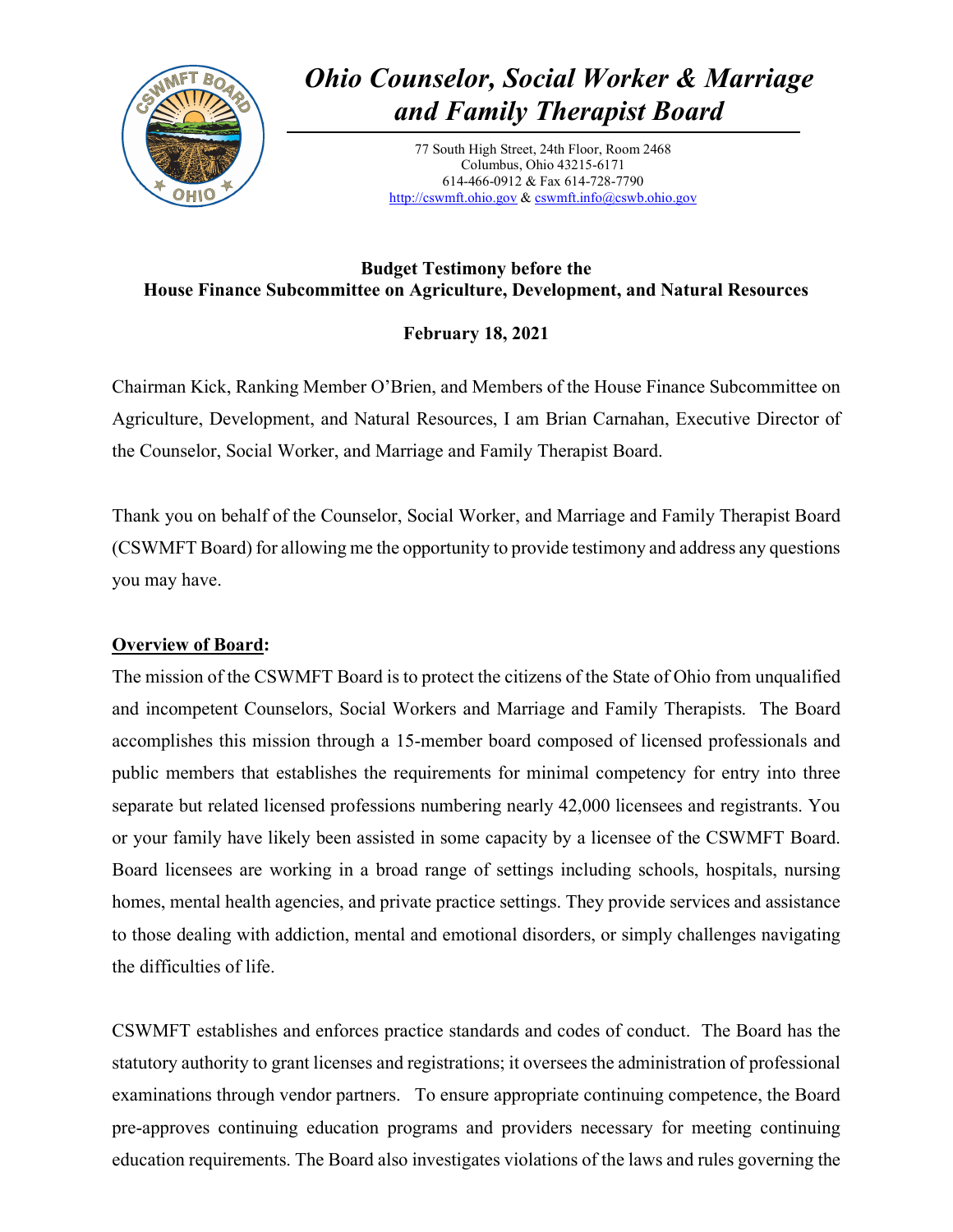practice of Counseling, Social Work, and Marriage and Family Therapy. If a licensee or registrant is found to have violated the laws and rules, appropriate action is taken by the Board to address the violation and ensure the public is protected.

A staff of fourteen full time employees supports the Board. All staff provide customer service. Inquiries involving ethics questions and requests for application and renewal assistance remain high. These inquiries have been driven by growth in the professions licensed, as well as the increasing complexity of the issues faced by licensees. These questions can involve significant staff time to navigate.

The Board has met the challenges of the pandemic without sacrificing services. While working remotely staff have been able to issue licenses, assist with renewals, process continuing education requests, and investigate complaints. In response to the pandemic the Board worked with Governor DeWine's office to issue an emergency rule modifying the Board's existing teletherapy rule. Changes to this rule were then adopted that allow for flexibility until the end of the pandemic. These changes ensured clients would continue to have access to important services. An existing rule, allowing the Board to issue temporary permission to practice in certain situations, was used to ensure continuity of care for persons moving back to Ohio because of the pandemic. This was particularly helpful in the spring of 2020 when many college students returned home.

Additionally, the Board has worked to manage the impacts of the two license renewal extensions passed into law - HB 197 and HB 404. The Board does not have a set schedule of renewals. Licensees renew based on the issue date of their license. The extensions have presented some communication challenges with licensees and increased customer service demands as they adapted to the temporary change. The extensions have also impacted when revenue will be received by the Board.

While the pandemic posed some challenges, the Board implemented or continued several operational changes in FY 2020 and FY 2021 that will impact future costs and operations. Additional goals and priorities were met as well. These changes include:

- A change to eLicense to allow hours of supervision to be submitted in eLicense.
- Authorized staff to review certain application issues, saving processing time.
- Significant enhancement of the Board's website, including moving the website to the IOP.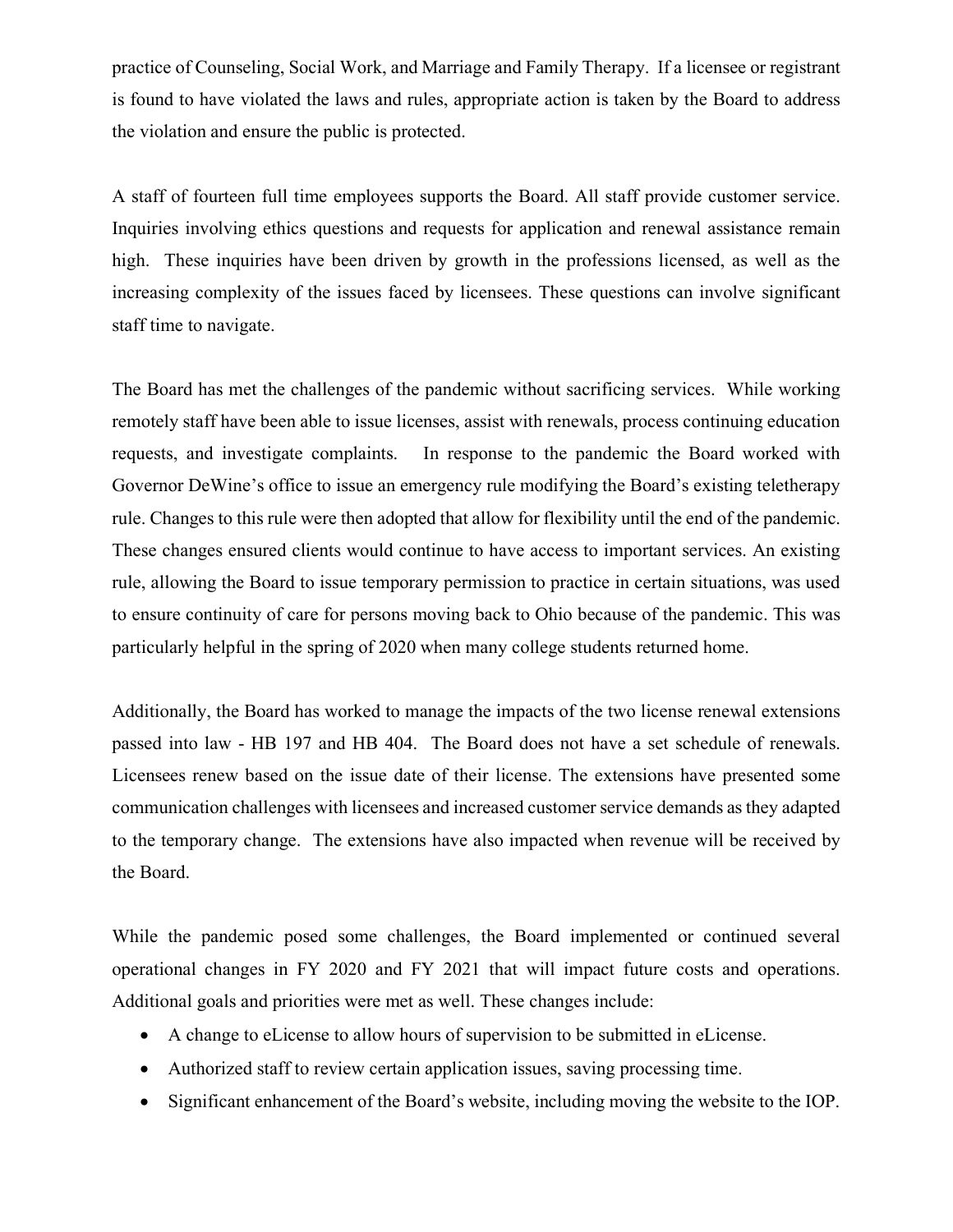- Filing of a rule in response to Senate Bill 7 and working with other Boards to implement an enterprise solution for license issuance.
- Revision of the Board's new Board Member training.
- Developed and implemented a policy to clarify and enhance how complaints resulting from sexual offenses are handled by the Board.
- Increased the investigations team by one investigator to help with the significant increase in complaints.
- Continuing education audits were completed for over 1100 licensees.
- Over 1000 licensees received ethics training from the Board in-person and online.
- 4700 requests for approval of completed continuing educations courses were reviewed.

The Board is focusing on the following goals which will continue into the next biennium:

- Maximizing use of the new eLicense system through rule and procedure changes, for example considering whether out of state license verifications prepared by other state boards can be eliminated in favor of online verifications.
- Developing consistency between Professional Standards Committees to ensure effective communication and enforcement of licensure requirements.
- Decreasing processing time for license issuance and renewal.
- Increasing consumer and licensee awareness of the Board's role through use of web-based resources.
- Continuing to address emerging issues such as emotional support animals, teletherapy/etherapy and license mobility/portability.

The Board is not anticipating a permanent reduction in any operating costs. The Board has experienced an increase in the cost of its licensing system. These costs will continue to rise as the system is maintained and enhanced. It is important to note the new system, eLicense, replaced an aging legacy system. eLicense ensures the Board is using current technology. This offers several important benefits: it enhances our ability to process work in an increasingly paperless environment; facilitates communication with licensees; provides licensees and applicants with a user-friendly means of applying for and maintaining their licenses, and most importantly, ensures we are securely storing user data. The Board works closely with DAS and other licensure boards regarding the maintenance and operation of eLicense.